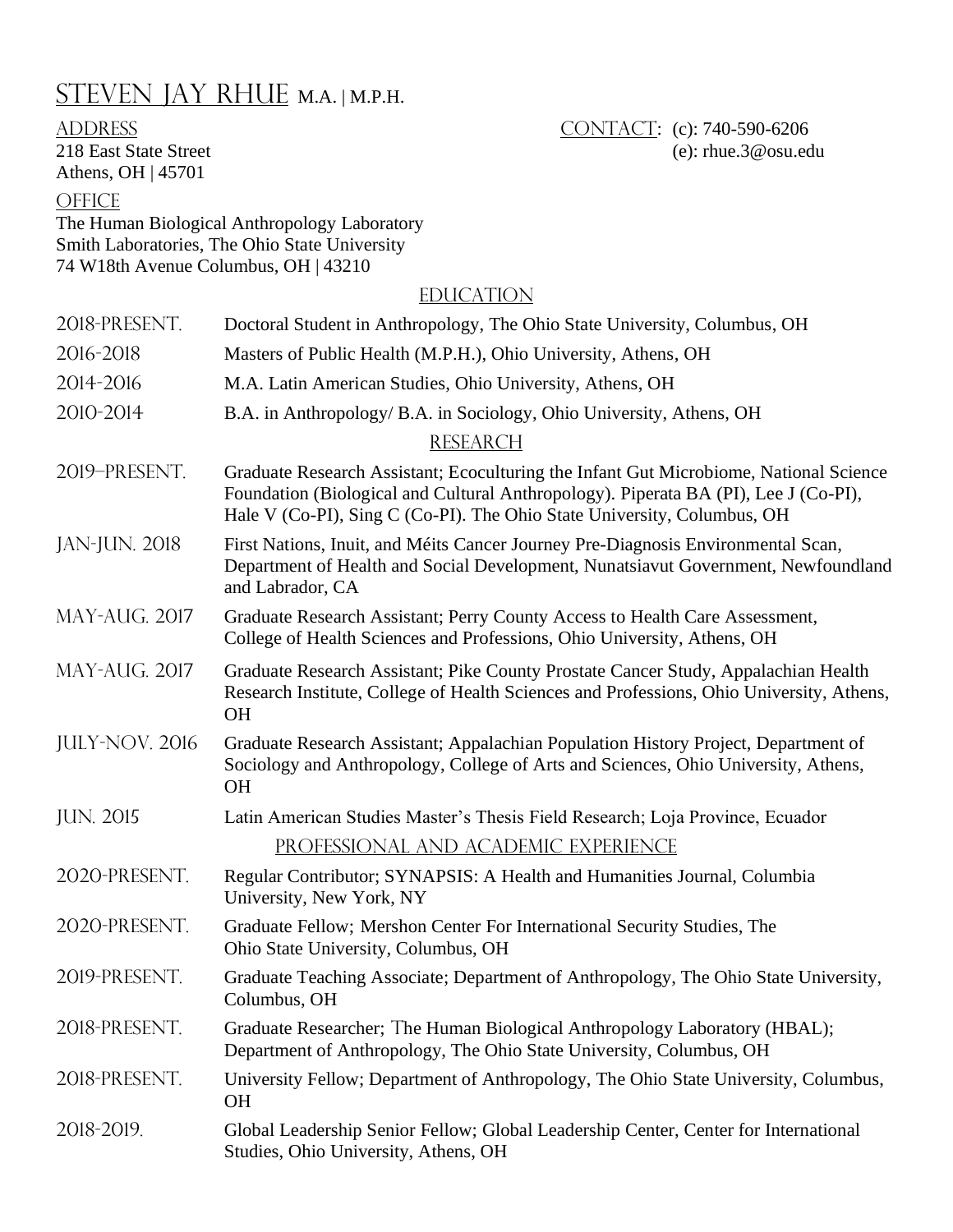| <b>JUN. 2018</b> | Nunatsiavut Cancer Pre-Diagnosis Project; Nunatsiavut Department of Health and Social<br>Development, Happy Valley Goose Bay, Newfoundland and Labrador, CA                                                                                                      |
|------------------|------------------------------------------------------------------------------------------------------------------------------------------------------------------------------------------------------------------------------------------------------------------|
| 2014-2018        | Teaching Assistant and Teaching Coordinator; Global Leadership Center, Center for<br>International Studies, Ohio University, Athens, OH                                                                                                                          |
| MAY. 2014        | Coordinator; Trans-Atlantic Trade Policy Seminar, American Consulate, Leipzig,<br>Germany                                                                                                                                                                        |
|                  | <b>CONFERENCES</b>                                                                                                                                                                                                                                               |
| MAR. 2019        | <b>Rhue.</b> S & Sergeve. A. Reviewing the Status and Threat of Poliomyelitis During A Time<br>of Scheduled Eradication. Poster presented at 2019 Society of Applied Anthropology<br>Annual Conference, Portland, OR                                             |
| <b>NOV. 2017</b> | <b>Rhue.</b> S, Tatarek, N. & Grijalva, M. The Impact of Distance and Geography on Rural<br>Community Health Care Access: Implications for Chagas Disease. Paper presented at<br>2017 Annual Social Science History Association Conference, Montreal, Quebec, CA |
| MAR. 2017        | Rhue. S, Tatarek, N. & Grijalva, M. The Effects of Distance on Community Health and<br>Chagas Disease. Poster presented at 2017 Society of Applied Anthropology Annual<br>Conference, Santa Fe, NM                                                               |
|                  | PEER REVIEW PUBLICATIONS                                                                                                                                                                                                                                         |
| 2020             | ( <i>In preparation</i> ) <b>Rhue, S.</b> , Tatarek, N. & Grijalva, M. The Realities of Distance to Health<br>Care in Rural Southern Ecuador. Journal of Rural and Remote Health.                                                                                |
|                  | OTHER WORKS & PUBLICATIONS                                                                                                                                                                                                                                       |
| 2020             | ( <i>In preparation</i> ) <b>Rhue. S</b> . The Realities and Revelations of Research During COVID-19<br><b>SYNAPSIS: A Health and Humanities Journal</b>                                                                                                         |
| 2018             | Rhue. S., First Nations, Inuit, and Métis Cancer Journey Pre-Diagnosis Environmental<br>Scan, (Internal Document) Nunatsiavut Government Department of Health and Social<br>Development and the NunatuKavut Community Council of Labrador                        |
|                  | AWARDS AND RECOGNITION                                                                                                                                                                                                                                           |
| 2020             | Global Arts + Humanities Society of Fellows: Small Grant for Cross-Disciplinary<br>Research Graduate Research; The Global Arts + Humanities Discovery Theme, The Ohio<br>State University, Columbus, OH (\$2,500.00)                                             |
| 2020             | Mershon Center Student Research Grant; Mershon Center for International Studies, The<br>Ohio State University, Columbus, OH (\$1,402.00)                                                                                                                         |
| 2020             | Tinker Foundation Filed Research Grant; Center for Latin American Studies, The Ohio<br>State University, Columbus, OH (\$2,300.00)                                                                                                                               |
| 2020             | Larsen Research and Travel Award; Department of Anthropology, The Ohio State<br>University, Columbus, OH (\$1,000.00)                                                                                                                                            |
| 2018             | Daniel T. Hughes Memorial Fund; Department of Anthropology, The Ohio State<br>University, Columbus, OH (\$500.00)                                                                                                                                                |
| 2018             | Graduate Associate Outstanding Teaching Award; Graduate College, Ohio University.<br>Athens, OH (\$500.00)                                                                                                                                                       |
| 2017             | Center for International Studies Travel Scholarship; Ohio University, Athens, OH<br>$(\$500.00)$                                                                                                                                                                 |
| 2017             | Graduate Student Senate Travel Award, Ohio University; Athens OH (\$500.00)                                                                                                                                                                                      |